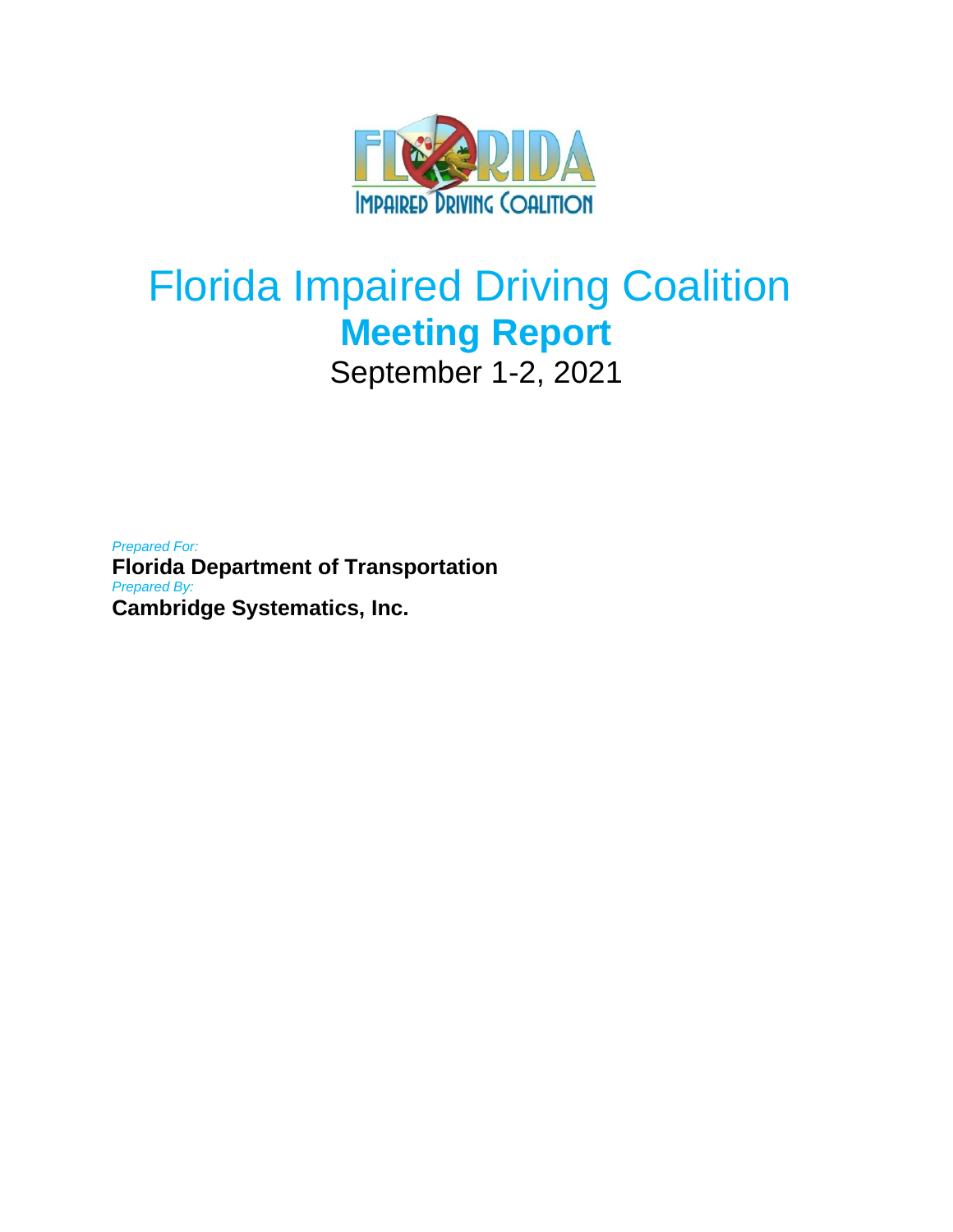## **1.0 Attendees**

**Members:**

| <b>Name</b>                | <b>Agency Represented</b>                                                             | <b>Attendance</b> |
|----------------------------|---------------------------------------------------------------------------------------|-------------------|
| Anne Rollyson              | <b>Florida Safety Council</b>                                                         | $\boxtimes$       |
| Sgt. Anthony Palese        | Florida Highway Patrol                                                                | $\Box$            |
| Chief Art Bodenheimer      | Lake Alfred Police Department                                                         | $\boxtimes$       |
| Sgt. Ben Kenney            | Hillsborough County Sheriff's Office                                                  | $\Box$            |
| <b>Brandy Howard</b>       | <b>SunCoast Safety Council</b>                                                        | $\boxtimes$       |
| Dr. Brett Kirkland         | Florida Department of Law Enforcement (FDLE), Alcohol<br><b>Testing Program (ATP)</b> | $\boxtimes$       |
| <b>Chief Brett Railey</b>  | Florida Police Chiefs Association (FPCA)                                              | $\boxtimes$       |
| <b>Brittany Fox</b>        | Second Judicial Circuit, Felony Division C                                            | $\boxtimes$       |
| Lt. Channing Taylor        | Florida Highway Patrol (FHP)                                                          | $\boxtimes$       |
| <b>Chris Craig</b>         | Florida Department of Transportation (FDOT), State Safety<br>Office                   | $\boxtimes$       |
| Chris Earl                 | Florida Safety Council                                                                | $\boxtimes$       |
| <b>Christy Crump</b>       | Florida Restaurant & Lodging Association                                              | $\boxtimes$       |
| Crystal Williams           | Florida Dept. of Health, Office of Medical Marijuana Use                              | $\Box$            |
| Daniel Darren              | <b>Collier County Sheriff's Office</b>                                                | $\boxtimes$       |
| <b>Dennis Siewert</b>      | Florida Department of Law Enforcement (FDLE), Toxicology                              | $\boxtimes$       |
| <b>Elvia Medina Marcus</b> | Miami-Dade State Attorney's Office                                                    | $\boxtimes$       |
| <b>Ernie Bradley</b>       | Florida Department of Transportation (FDOT), State Safety<br>Office                   | $\boxtimes$       |
| <b>Helen Justice</b>       | DUI Counterattack, Hillsborough, Inc.                                                 | $\boxtimes$       |
| Isabel Perez-Morina        | Advocate Program, Inc./Florida Association of Community<br>Corrections                | $\boxtimes$       |
| Deputy John Howard         | St. Johns County Sheriff's Office                                                     | $\boxtimes$       |
| Juan Cardona               | University of North Florida, Institute of Police Technology and<br>Management (IPTM)  | $\boxtimes$       |
| Kathy Jimenez-Morales      | Florida Dept. of Highway Safety and Motor Vehicles (FLHSMV)                           | $\Box$            |
| Ofc. Kenneth Leedham       | <b>Stuart Police Department</b>                                                       | $\Box$            |
| Det. Kevin Millan          | Miami Beach Police Department                                                         | $\boxtimes$       |
| Kyle Clark                 | International Association of Chiefs of Police (IACP)                                  | $\boxtimes$       |
| Larry Coggins              | Mothers Against Drunk Driving (MADD)                                                  | $\boxtimes$       |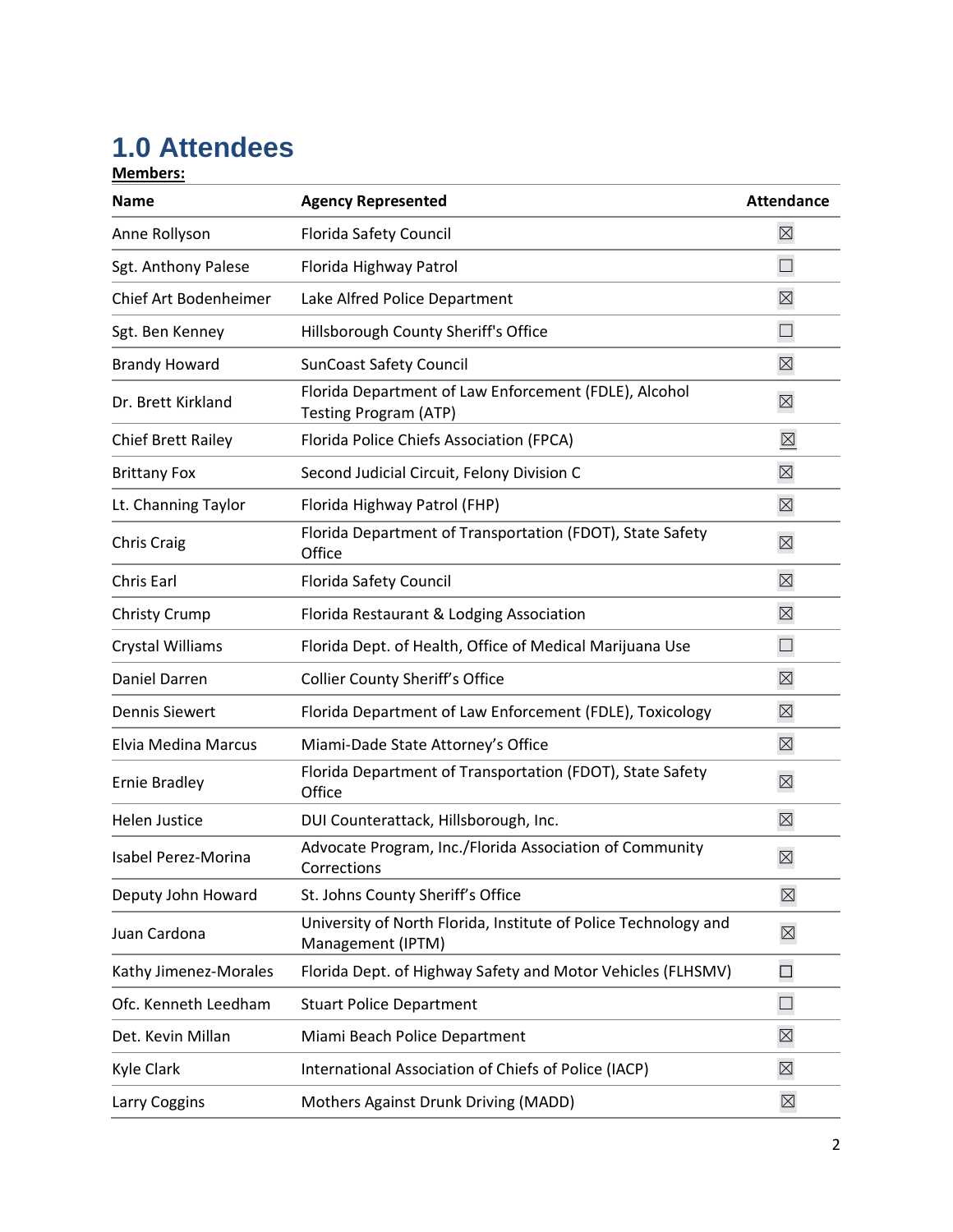| Dr. Lisa Reidy                                        | University of Miami (UM), Division of Toxicology                                                                                                          | $\boxtimes$ |
|-------------------------------------------------------|-----------------------------------------------------------------------------------------------------------------------------------------------------------|-------------|
| Lora Hollingsworth                                    | Florida Department of Transportation (FDOT), State Safety<br>Office                                                                                       | $\boxtimes$ |
| Malcom Osteen                                         | United States Probation/United States Coast Guard (Reserve)                                                                                               | $\boxtimes$ |
| Marcie Padron                                         | Orange County Sheriff's Office                                                                                                                            | $\boxtimes$ |
| <b>Chief Mark Brown</b>                               | Florida Highway Patrol (FHP)                                                                                                                              | $\Box$      |
| Sgt. Mark Eastly                                      | Pinellas County Sheriff's Office                                                                                                                          | $\boxtimes$ |
| Sgt. Matthew Rosenbloom Pasco County Sheriff's Office |                                                                                                                                                           |             |
| Melissa Valido                                        | <b>Students Against Destructive Decisions (SADD)</b>                                                                                                      | $\boxtimes$ |
| Lt. Michael Marden                                    | Lake County Sheriff's Office                                                                                                                              | $\Box$      |
| Nicholas Tiscione                                     | Palm Beach County Sheriff's Office                                                                                                                        | $\boxtimes$ |
| Nick Trovato                                          | <b>Florida Association of State Prosecutors</b>                                                                                                           | $\boxtimes$ |
| Capt. Rachel Bryant                                   | Florida Fish and Wildlife Conservation Commission, Division of<br>Law Enforcement, Boating and Waterways Section, Statewide<br><b>Boating Safety Unit</b> |             |
| Ray Graves                                            | Florida Dept. of Highway Safety and Motor Vehicles (FLHSMV)                                                                                               | $\boxtimes$ |
| <b>Richie Frederick</b>                               | Florida Dept. of Highway Safety and Motor Vehicles (FLHSMV)                                                                                               | $\boxtimes$ |
| Sgt. Robert Hager                                     | <b>Broward County Sheriff's Office</b>                                                                                                                    | $\Box$      |
| Cpl. Scott Parker                                     | University of South Florida (USF) Police Department                                                                                                       | $\boxtimes$ |
| Shayla Platt                                          | Florida Dept. of Criminal Justice System, Alcohol Testing<br>Program                                                                                      | $\Box$      |
| Spencer Hathaway                                      | 7th Judicial Circuit State Attorney's Office                                                                                                              | $\boxtimes$ |
| <b>Stephen Talpins</b>                                | Miami-Dade County State Attorney's Office                                                                                                                 | $\Box$      |
| <b>Todd Schimpf</b>                                   | Florida Dept. of Health Office of Medical Marijuana Use                                                                                                   | $\boxtimes$ |
| Ofc. Tom Apsey                                        | Seminole Police Department (Seminole Tribe of Florida)                                                                                                    | $\boxtimes$ |
| <b>Tom Moffett</b>                                    | Florida Dept. of Highway Safety and Motor Vehicles (FLHSMV)                                                                                               | $\boxtimes$ |
| Vernon Howell                                         | Florida Dept. of Highway Safety and Motor Vehicles (FLHSMV)                                                                                               | $\Box$      |
| <b>Vincent Petty</b>                                  | <b>Traffic Safety Resource Prosecutor Program</b>                                                                                                         | $\boxtimes$ |
| Capt. William Jarvis                                  | Florida Dept. of Business and Professional Regulation                                                                                                     | $\Box$      |
| Hon. William Overton                                  | <b>Trial Court Judge</b>                                                                                                                                  | $\Box$      |
| Sgt. William Weaver                                   | <b>Orlando Police Department</b>                                                                                                                          | $\boxtimes$ |
|                                                       |                                                                                                                                                           |             |

| <b>Traffic Safety Partners</b> |                           |                   |
|--------------------------------|---------------------------|-------------------|
| <b>Name</b>                    | <b>Agency Represented</b> | <b>Attendance</b> |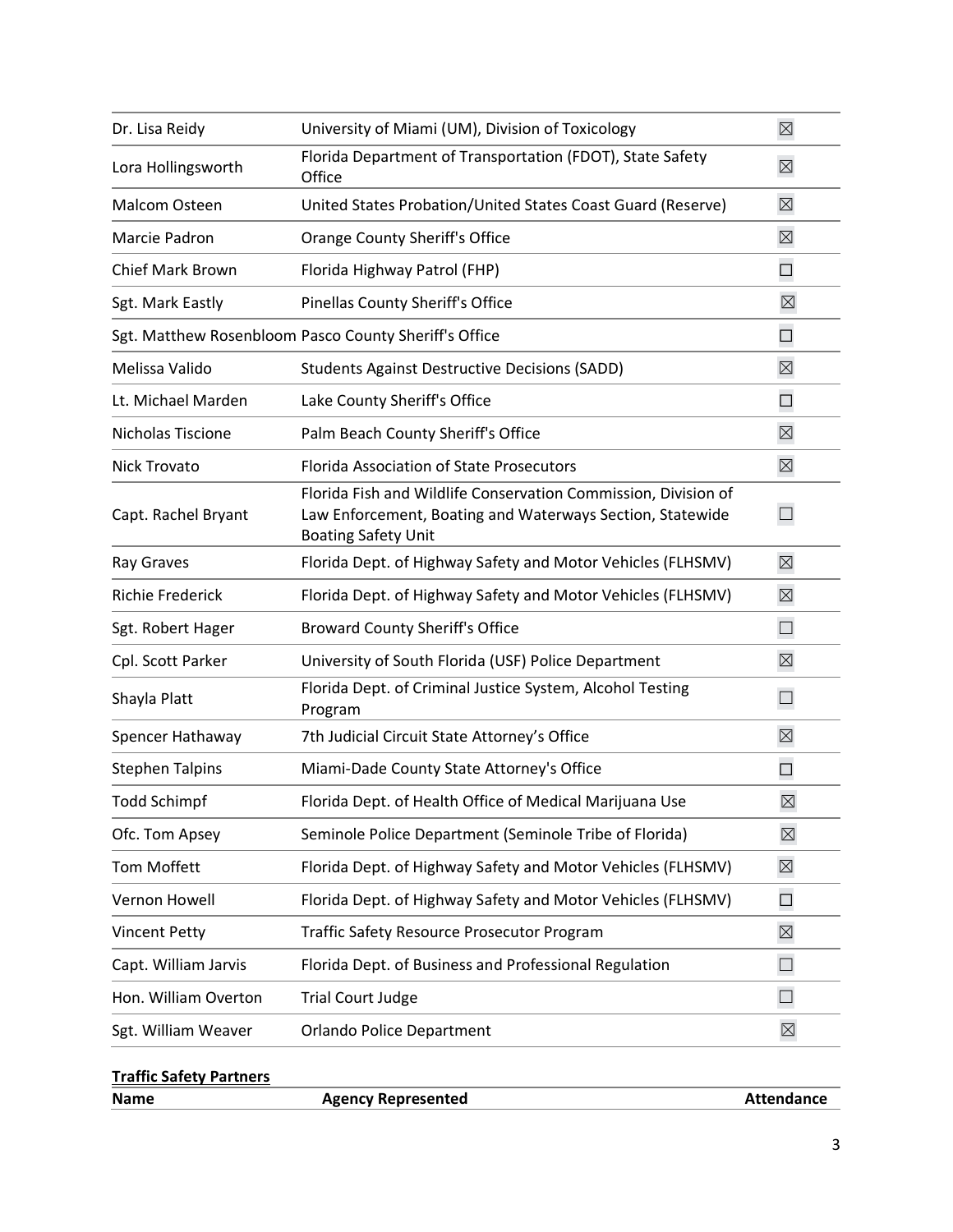| Chanyoung Lee        | USF, Center for Urban Transportation Research (CUTR) |             |
|----------------------|------------------------------------------------------|-------------|
| Joe Pecchio          | AAA                                                  |             |
| Julissa Sarmiento    | University of Miami Miller School of Medicine /      | ⊠           |
|                      | Department of Surgery                                |             |
| Karen Morgan         | AAA                                                  | $\boxtimes$ |
| Matt Nasworthy       | AAA                                                  |             |
| Megan Cott           | USF, Center for Urban Transportation Research (CUTR) | ⊠           |
| <b>Murray Brooks</b> | <b>SCRAM Systems</b>                                 |             |
| Olimpia Jackson      | <b>United States Navy</b>                            |             |
| Dr. Patricia Byers   | University of Miami Miller School of Medicine /      |             |
|                      | Department of Surgery                                |             |
| Sandy Ho             | <b>Great Bay Distributors</b>                        | $\boxtimes$ |

## **Coalition Support**

| <b>Name</b>    | <b>Agency Represented</b> | Attendance  |
|----------------|---------------------------|-------------|
| Danny Shopf    | Cambridge Systematics     |             |
| Nusrat Sharmin | Cambridge Systematics     | $\bowtie$   |
| Alan Amidon    | Cambridge Systematics     | $\boxtimes$ |

## **Others in Attendance**

- Carmen Dixon, FDOH, Office of Medical Marijuana
- Summer Vail, FDOH, Office of Medical Marijuana
- Issac Brown, FDOH, Office of Medical Marijuana
- Hugh Gross, Hillsborough County Sherif Office
- Janice Martinez, LEL, District 7
- Timothy Roufa, FLHSMV, FHP
- Brad (Digital Decision) FDOT, Ped Bike Coalition
- Osvalso Caner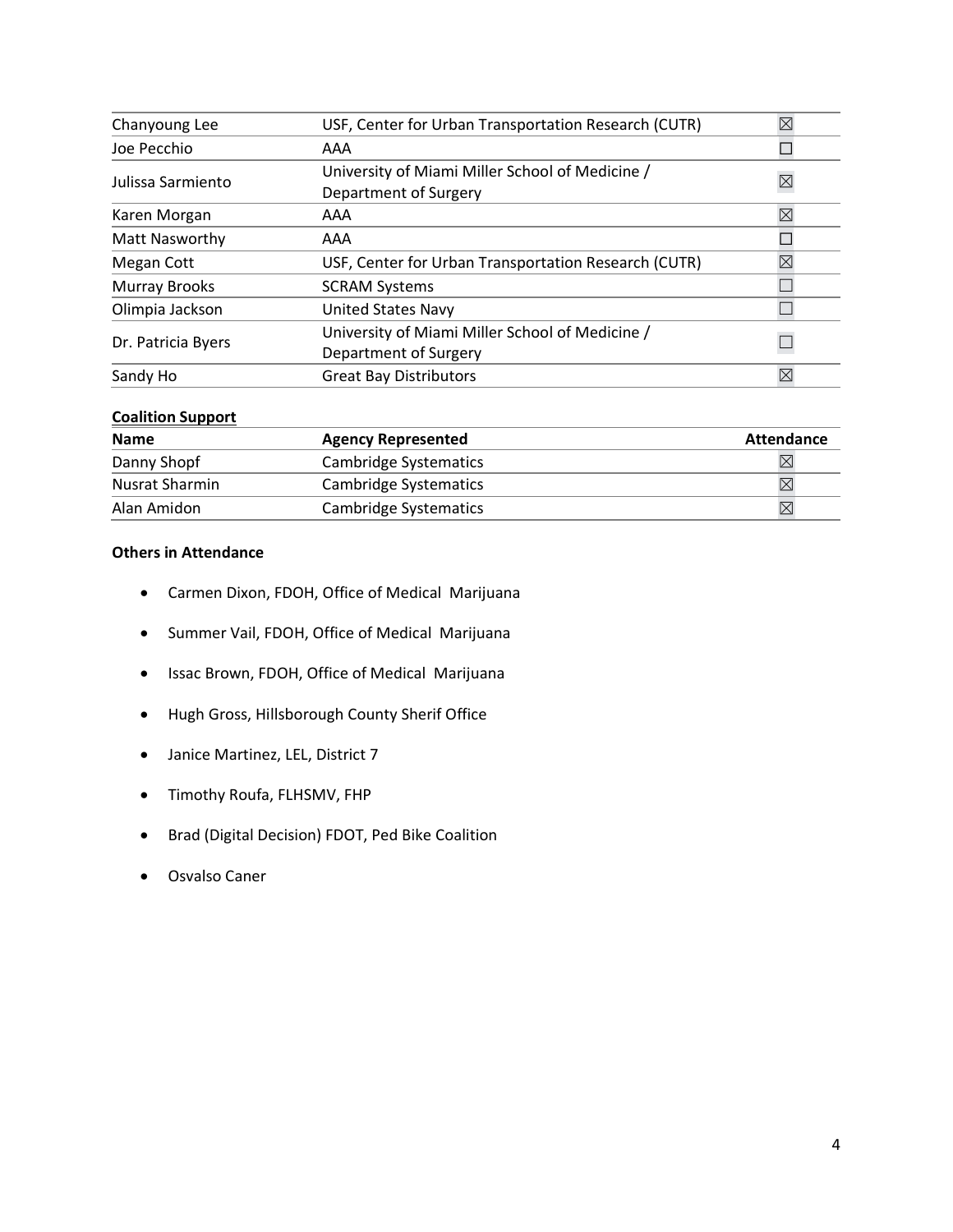## **2.0 Meeting Notes – September 1**

## **Welcome & Introductions**

Kyle Clark, IACP, introduced himself and welcomed everyone to the Florid Impaired Driving Coalition (FIDC) Meeting. He welcomed representatives from the Florida Department of Health, Office of Medical Marijuana Use: Todd Schimpf, Carmen Dixon, Summer Vail, Isaac Brown, and Ofc Tom Apsey from the Seminole Tribe Police Department. He reminded participants that this is a public meeting and asked members of the public to save their input for the public comment period listed on the agenda. He asked Danny Shopf, Cambridge Systematics, to facilitate introductions.

Kyle said the Standardized Field Sobriety Test (SFST), Advanced Roadside Impaired Driving Enforcement (ARIDE) and Drug Recognition Expert (DRE) program curricula revisions are ongoing, noting that in-person workshops are being cancelled slowing down progress for toward revising and completing training curricula. A dry lab video can be shown in the SFST class in place of a live session, which is expected to be filmed in September and competed by 2022. He said IPTM successfully held their symposium and at the DRE National conference. He said IPTM held their traffic safety symposium, and IACP held a training conference on DAID from Aug 14-16, 2021, in Orlando, FL.

He said IACP and NHTSA produced a new roll-call style video concerning the utilization of DREs to be shown at as many law enforcement agencies as possible. The video shows how to approach impaired driving enforcement as well as how and when to involve a DRE. He said NHTSA is developing an ARIDE refresher online class that will be only available to those that have completed the full 16-hour class. The Law Enforcement Liaisons (LELs) offered to promote this video on the LEL website.

## **FIDC Strategic Action Plan – Goal 1**

Danny identified the first action of the FIDC Strategic Action Plan – expand the Florida Impaired Driving Coalition Membership – and asked Coalition members to provide updates.

## (**Potential membership is listed below in bold.** *Action items to be addressed at the next meeting are in italics and underlined)*.

## **Outreach Efforts About Membership**

**Military Representation** – Malcolm Osteen was recruited, but not present. Ernie has not had contact with him, will circle back with him and Ray. He said he will provide an update during the next meeting.

**Department of Education Representation** – Chris Earl, Florida Safety Council, did not have any updates to report. Chris Craig reported FDOT is actively trying to get a representative from the Florida Department of Education.

**Multicultural Representation** – Ernie Bradley, FDOT, reached out and invited representatives from the Seminole Tribe Police department and is waiting to hear back.

**Toxicology Lab Representation** – Members agreed the current representation of toxicology labs is appropriate to support the needs of the FIDC.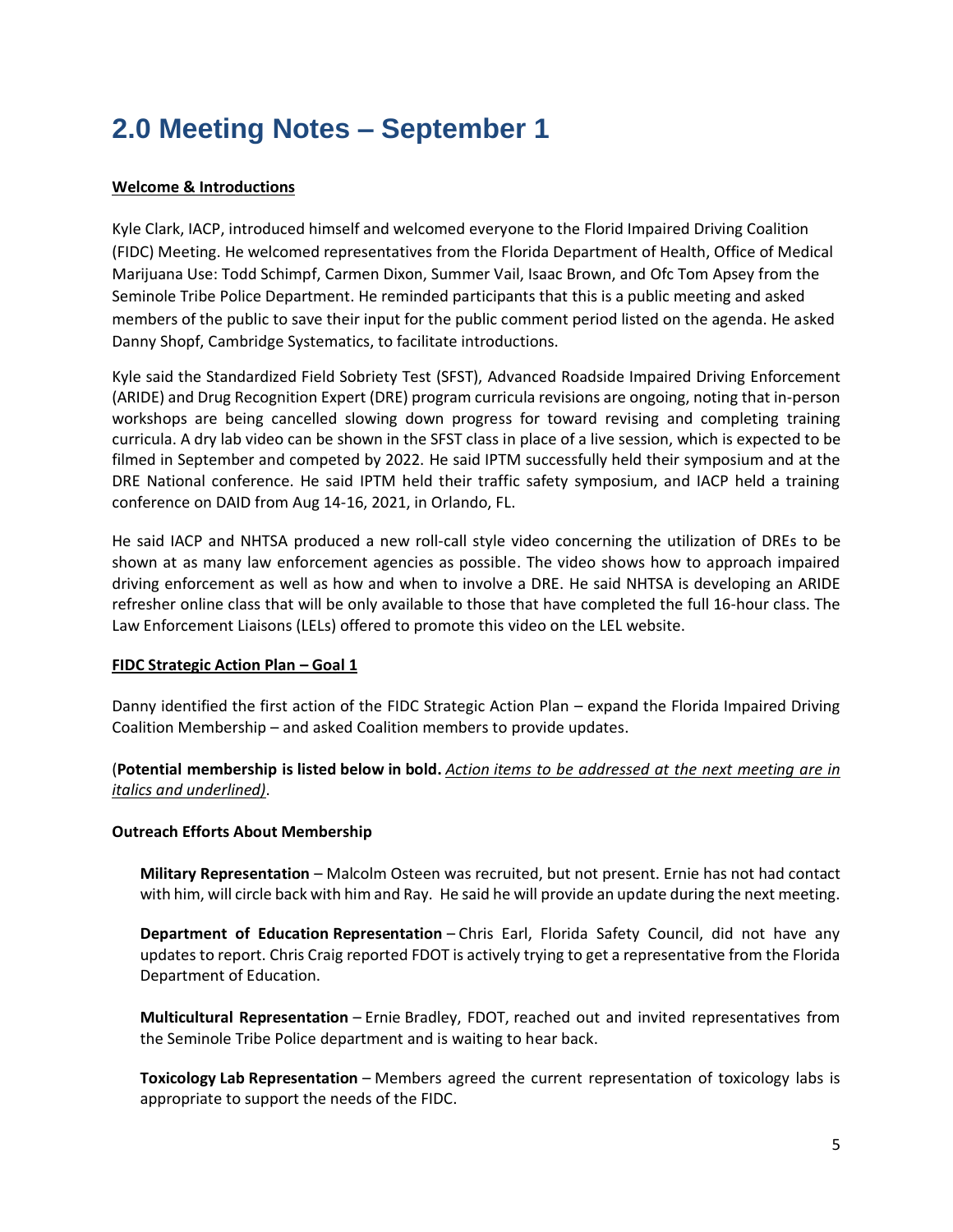**Judicial Representation** – Ernie said he had no updates and will continue reaching out and circling back. He welcomed any recommendations to be sent to either him or Chris.

**Law Enforcement Representation** – Ernie noted that law enforcement is well represented on this coalition, but the coalition could benefit from additional law enforcement representation from a small agency, as well as representation from an agency located within FDOT District 3. He said small agencies are defined in the Highway Safety Matrix where all geographies are categorized based on the population under the agency's jurisdiction.

- Chris (FDOT) said that the NHTSA assessment will be looking for representation from various sizes and geographies. We recommended targeting northern Florida and very rural areas. He emphasized the member toned to be the right fit and passionate about DUI endorsements.
- Janice Martinez, Law Enforcement Liaison (LEL), District Seven, noted that the Brooksville and Crystal River Police Departments have been absorbed into the Hillsborough County Sheriff's Office. She said that LELs could look at small agencies defined in the Highway Safety Matrix and find the right person requesting Ernie to send her the list of areas in the matrix.

**Prosecution Representation** – Members agreed that FIDC has a good prosecution representation covering North, Central, and South Florida and is comfortable with the current level of participation.

**Defense Membership Representation** – The coalition is not actively seeking this representation.

**Vendor Representation** – Currently the coalition is not actively seeking additional vendor representation.

**Public Health Representation** – Four members from Florida Dept. of Health, Office of Medical Marijuana Use are in attendance and will continue to participate.

## **FIDC Strategic Action Plan – Goal 2**

**Educate Local Vendors and Distributors on Over-Service** – Danny said over service model language is posted to FIDC Website (add link), noting it could be used to educate vendors. Ernie said he is working with Brandy Howard, SunCoast Safety Council, to engage, educate and inform vendors on over service.

**Community Traffic Safety Teams (CTSTs)** – Chris (FDOT) said the agency is working with CTSTs in pushing impaired driving messages, looking at more impaired driving tips cards and other educational materials. He asked that members share materials or any content they find helpful for FDOT to adapt for the coalition and other safety partners.

## **FIDC Strategic Action Plan – Goal 4**

**Communications Plan** – Danny said marketing plan is available on the website and identifies target audiences, as well as a handful of strategies for outreach. He said it will be important to monitor the data in Chanyoung's forthcoming presentation to ensure that the target audiences do not shift.

The communications plan identified handfuls of strategies for outreach tied to Drive Sober or Get Pulled Over campaign.

• Melissa Valido, MADD, shared Teen Impaired Driving Materials: <https://flteensafedriver.org/driver-education-resources/impaired-driving-prevention-materials/>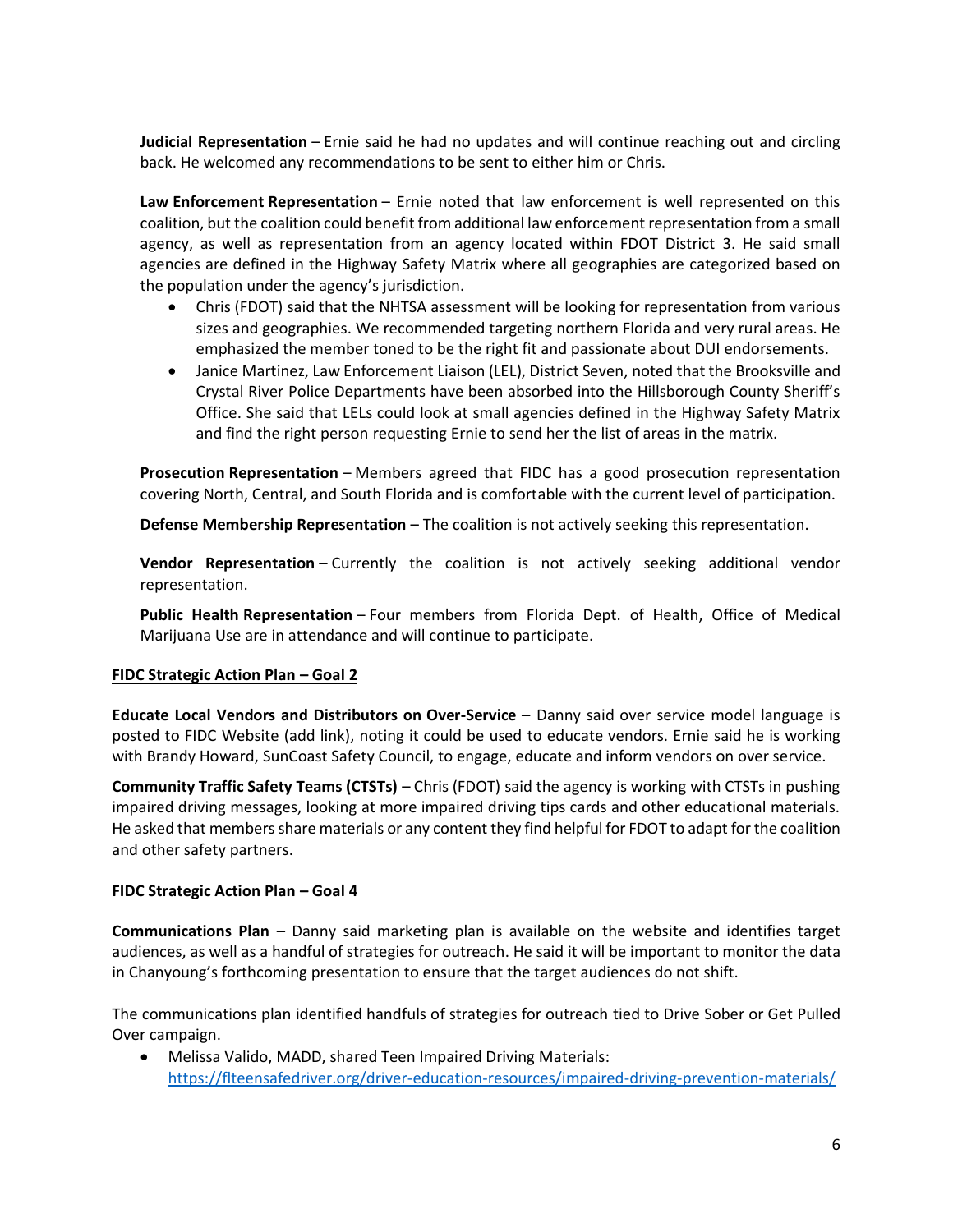- Kyle asked if there was any success persuading NHTSA that Florida does not necessarily align with national trends of impaired driving.
	- $\circ$  Chris (FDOT) said participating in national campaign around end of the year holidays is required but have had success in spreading out resources in targeting Florida problem areas during specific timeframes based on data-driven evaluation.
	- $\circ$  Danny mentioned that the assessment will be focused on targeted outreach efforts so the coalition should be strategic with implementation education and enforcement waves.

## **Impaired Driving Dara Presentation and Discussion**

Chanyoung Lee, gave a presentation on trends in Florida's impaired driving data. He noted fatalities overall in Florida are still increasing. He reviewed the increase in fatalities in late 2020 and early 2021, noting some months have 20% more fatalities than expected based on historic trends. He said that about 30% of total fatalities, on average, involve impaired driving. He then reviewed the list of the counties with the highest number of fatalities and indicated the percent of those fatalities that involved impaired driving. Identifying counties with high numbers of total fatalities and a high proportion of those fatalities involving impaired driving could help to identify locations for additional enforcement and education resources. He noted the top crash types for impaired driving are "ran off roadway" and "rear end."

## *Participants had the following questions and comments*:

- Lisa Reidy said Broward County is still processing a back log of DUI fatality cases that once processed will increase Broward's numbers.
	- $\circ$  Chris (FDOT) asked if there was a way to pull the data to see which counties were not fully updated. Chanyoung said there is, and he will coordinate with Chris on identifying these counties after the meeting.
- Kyle asked if the Miami-Dade and Broward proportion of impaired driving fatalities numbers seemed accurate, saying they seemed low for the number of impaired drivers.
	- $\circ$  These are likely low due to the lack of follow up from officers when testing results are delivered. There is also some lag-time on the data as it takes a while to be finalized.
	- o CUTR can pull the 2020 data to see which records are not updated.
	- $\circ$  Chanyoung noted that including the suspected use cases helps to address the cases where officers have not updated the records. He also suggested that some agencies do more impaired driving enforcement due to having more officers trained in SFST.
- Richie Frederick, FLHSMV, is continuing to finalize the official crash data. He said when that data is finalized, it may adjust some of these numbers.
- Is there a way to get a breakdown in the types of drugs involved in fatalities?
	- o The information should be available, but CUTR does not have access to it right now.
	- $\circ$  Kyle said the state DRE coordinator would be able to provide an overview for overall DUIs in FL for impaired driving arrests.
	- o Aggregate numbers are certainly easier to get from FLHSMV.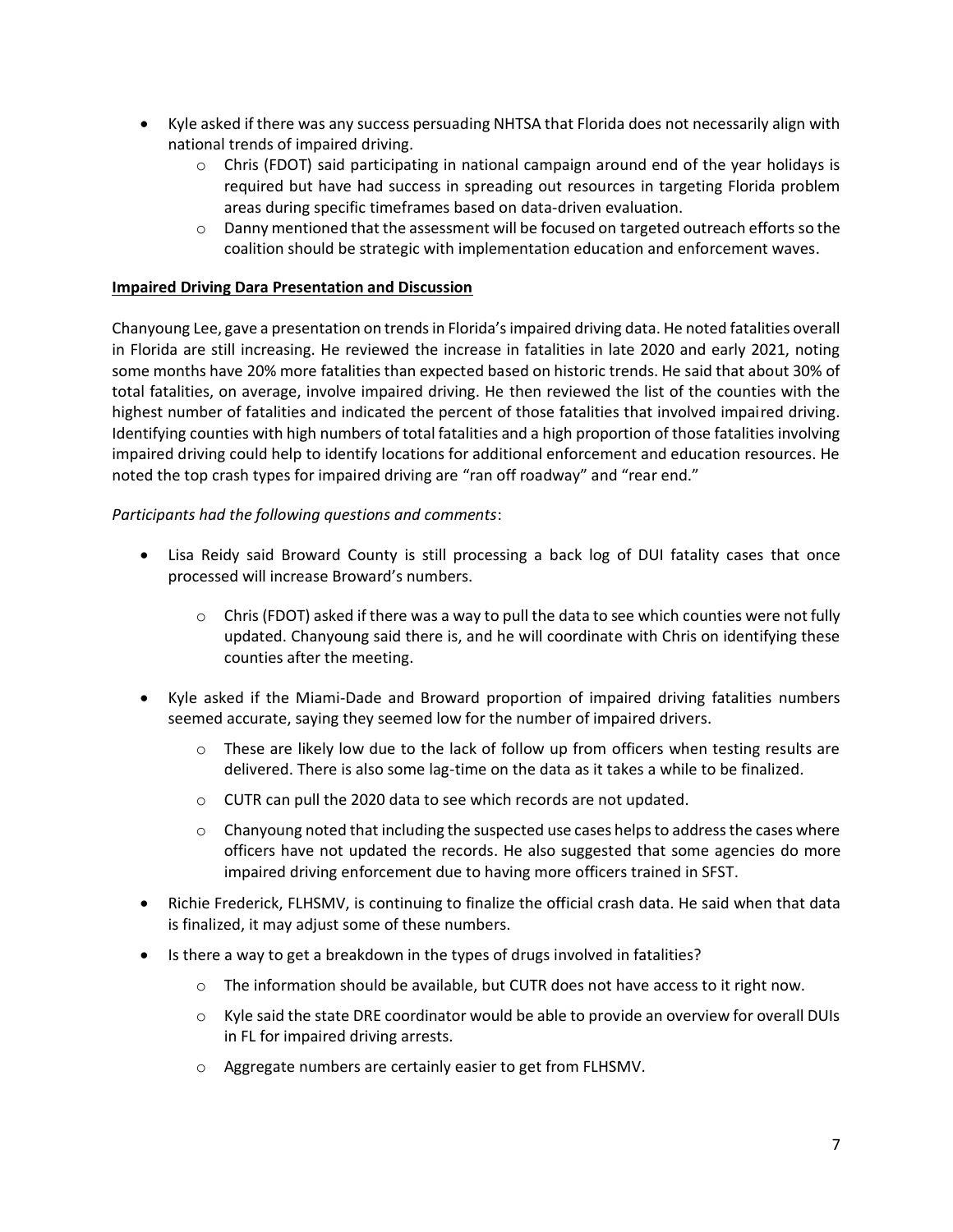- $\circ$  Chris (FDOT) shared the DRE Fact Sheet that includes information on the types of drug use DREs found during their evaluations between 2015 and 2019.
- o Do we know how many of these were confirmed with toxicology results?
	- No, not that we are aware of.

## **FIDC Action Plan – Goal 5**

## **24/7 Program Best Practices**

Chris (FDOT) provided an overview of the 24/7 Program, where DUI offenders have the option to come into a police department twice a day to do breathe tests to make sure they are not under the influence of alcohol with the intent to help them get clean rather than go to jail. He said Florida had a pilot program in Jacksonville that was successful but ultimately shut down and the FIDC is actively looking for another jurisdiction to participate, though efforts have slowed over the last year due to shifting priorities during COVID-19. He said the program's success depends on the offenders coming in twice a day, in person, and the pilot needs to be administered by a jurisdiction with enough DUIs to justify participation. He said they are looking for a small to medium sized jurisdiction with enough impaired driving fatalities to get buy-in from law enforcement and judges. He noted it has been a challenge to find a participating agency, but that the program has been accepted in many states and proven to be effective.

## **DUI Diversion Program Best Practices**

Danny noted an evaluation of DUI diversion program best practices are posted as a white paper on the [FIDC website.](http://www.flimpaireddriving.com/practices.html)

## **FIDC Action Plan – Goal 6**

## **Updates DRE Face Sheets**

Kyle reported that the DRE face sheets have been completed and testing is being conducted within the program. He noted that Iowa uses TraCS and are proponents of the DRE Face Sheets. He said TraCS will be able to begin using the DRE Face Sheet Information as a streamlined, fully integrated system once it is finalized and implemented.

- Chris (FDOT) noted that there will need to be follow up training so DREs are not uploading the information twice (once through TraCS and again through the existing DRE reporting processes).
- Kyle mentioned that the vendors typically deliver this information quarterly and that TraCS FL can provide information as often as NHTSA requests it.

## **Tracking ARIDE and SFST**

Chris (FDOT) noted the issues with Florida Department of Law Enforcement (FDLE) tracking ARIDE and SFST trainings through their systems remains. FDOT is working with FLHSMV to see if there is an opportunity for them to track through their DUI systems. He said FLHSMV is looking at comprehensive DUI system to track DUI offender from citation to the end of their probation, and are still looking at developing a master system. He also said that no final decision made on that.

## **Florida Impaired Driving Coalition Assessment**

Chris (FDOT) said NHTSA will bring in a team of experts to review the activities of the FIDC, compare them to national best practices, and provide recommendations for improvement. He said several coalition members will be identified to help support the assessment through the assessor interview process. He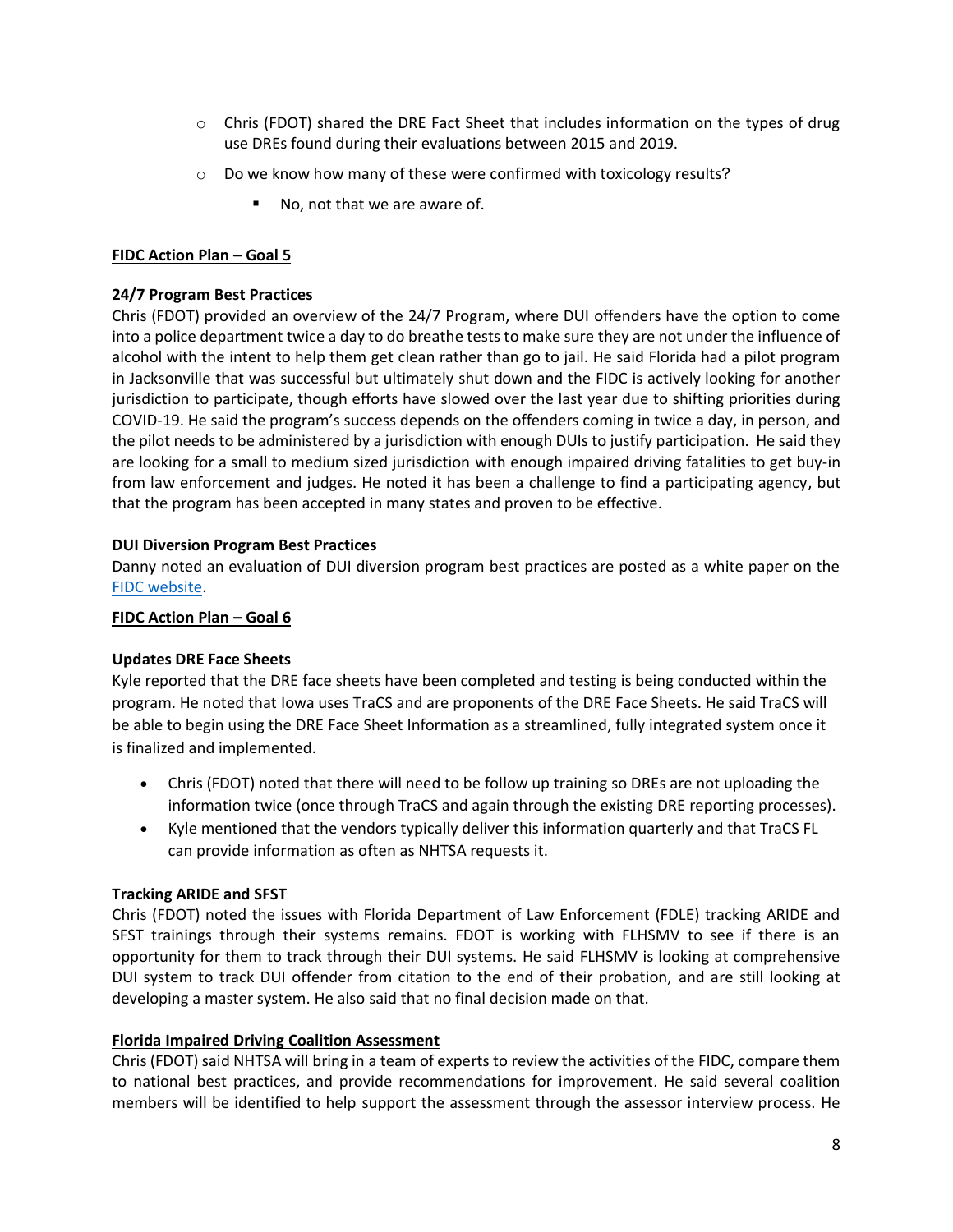noted that the last assessment was done in 2015. Ernie and Chris have scheduled an assessment for July 25-29<sup>th</sup> 2022, but whether it will be in person or virtual is to be determined. He said after the assessment is complete the coalition will update the Impaired Driving Action Plan using recommendations from the assessment and updates included in the recently adopted Strategic Highway Safety Plan. As July gets closer more information will be shared with the coalition about the assessment.

## **Florida Smart ID**

Chief Tim Roufa, FHP, gave a presentation on the Florida Smart ID. He said the Florida Smart ID is an application-based version of the Florida Driver's License. He said there are two primary use cases that are going to be rolled out immediately with more opportunities being integrated later. Vendors accepting Florida Real ID are required to have a verifier application that confirms the information on the Florida Real ID. The first use case is for age verification. The benefit of using a Florida Real ID is that users do not need to share any personal information with the vendor as the only information the vendor receives is whether the ID is verified and age is confirmed to be either under 18, between 18 and 21, or over 21. This information is also the most up to date information (including information on suspensions and expirations). He emphasized that information can only be shared device to device through a verification app and devices are not meant to change hands (i.e., a vendor should never handle a person's mobile device and vice versa).

From a law enforcement perspective, he said the Florida Smart ID is essentially the same as existing IDs. The same information is provided to the law enforcement officer and drivers are still required to provide that information to law enforcement officers. He noted that drivers are required to carry their physical driver license with them, even if they are using a Florida Smart ID so officers without access to a Florida Smart ID verification application can still refer to the physical driver license.

Chief Roufa said users with a Florida Smart ID will also get notifications about driver's license and registration status (upcoming expiration, etc.). He said in the future, this application could be used for airport security, hotel check in, rental car application, and voter registration.

From a law enforcement perspective, officers get an elevated assurance that the person sharing the information is the person on the license due to security requirements on mobile devices and the real-time verification of the information on the Florida Real ID. He noted that many agencies do not have the resources to put a mobile device into all of their officers' hands so many agencies may not be able to equip their officers with verifiers yet. If that is the case, officers will have to continue relying on physical IDs.

## *Participants had the following questions and comments:*

- What has the law enforcement response/feedback been?
	- $\circ$  Different states have approached this differently. The standards have only recently been released so few states have created something with this level of security. Law enforcement concerns are often around wanting a contactless approach. Officers don't want to be responsible for touching or holding someone's device.
- He said for the foreseeable future, drivers are required to have a physical driver's license on them, even if they have a Florida Real ID.
- Is there a user fee associated with the app?
	- o Yes, there will be a nominal fee to use the app.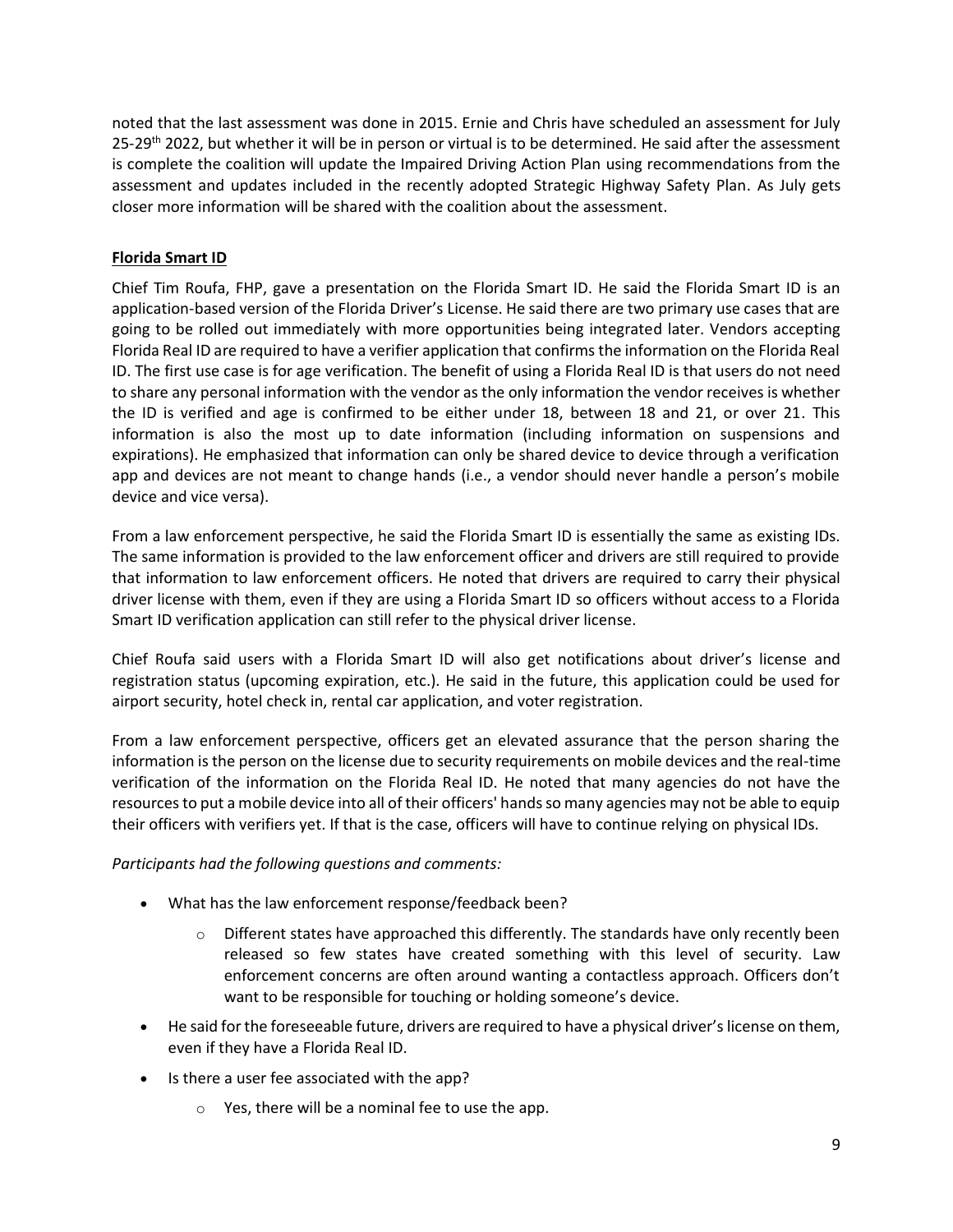- What is the minimum age requirement to use the app?
	- o There is not a minimum age that we are aware of beyond the age requirements for an ID card. Note that this isn't just for a driver license but a digital ID card.

#### **Public Comment Period**

No comment from the public.

#### **Adjourn**

Day 1 Meeting adjourned at 3:35 p.m.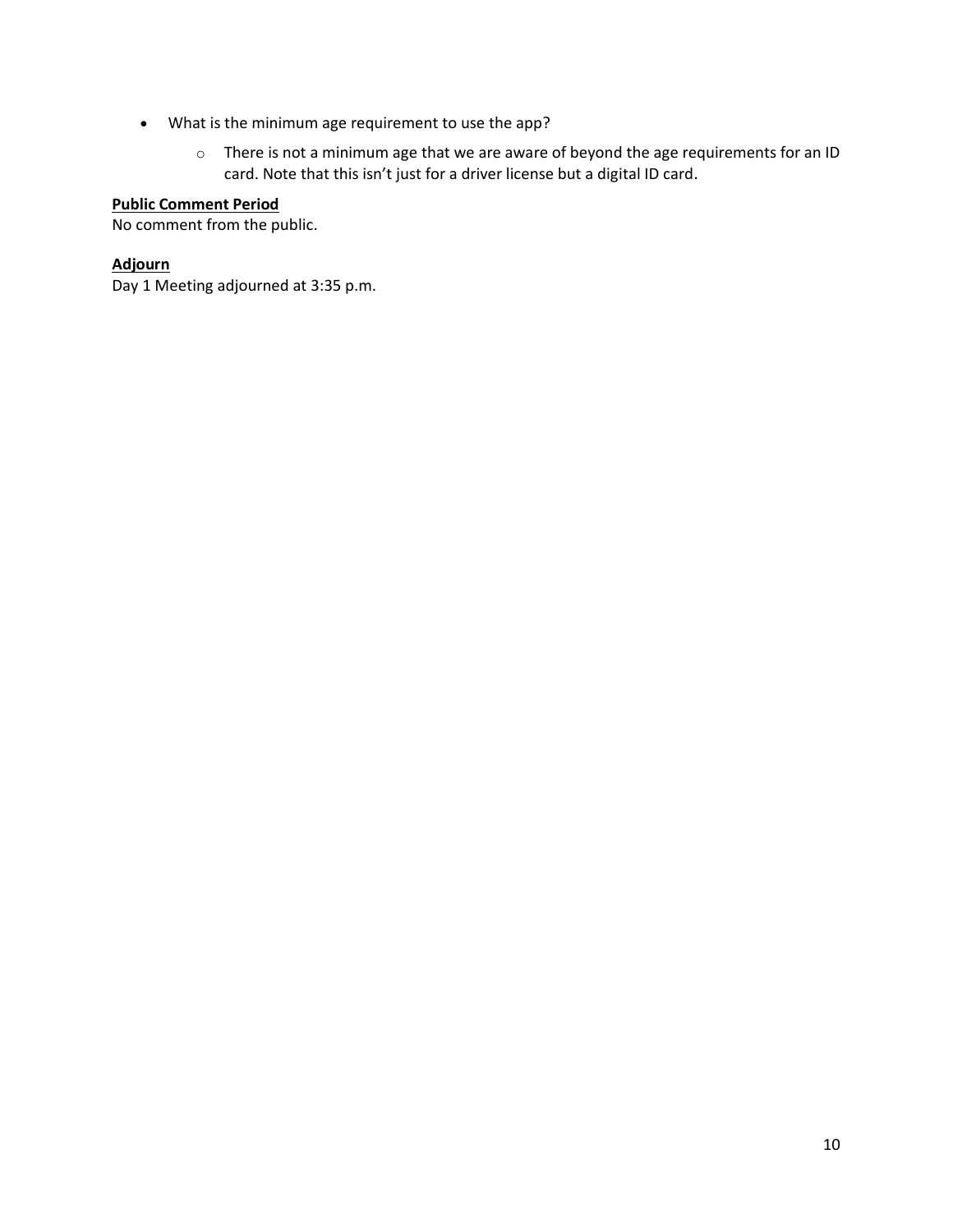## **3.0 Meeting Notes – September 2**

## **Review of Day 1**

Kyle provided an overview of the discussion of Day 1 and invited Dr. Lee to share an update based on the data he presented previously.

## **Impaired Driving Crash Data**

Chanyoung provided an update on the data presented on Day 1. He presented the proportion and number of impaired driving fatalities by county for the years 2017-2019 to check if the Miami-Dade outlier pattern in 2020 was evident in previous years. The data from previous years showed a similar pattern with Miami-Dade exhibiting the same comparatively low proportion of impaired driving fatalities. Marion, Duval, Orange, and Hillsborough counties exhibited the same high proportion of impaired driving fatalities. He said he looked at FLHSMV data as well and it confirmed the general pattern based on the previous three years of data.

## *Participants had the following questions and comments:*

- Nicholas Tiscione asked if anyone from Miami-Dade was on the call. He asked if there was difference in EMS reporting before and after the start of the opioid epidemic in 2016-2017. He also asked if the Miami-Dade Medical examiner does toxicology tests for all traffic fatalities.
	- $\circ$  There was not anyone from Miami-Dade on the call, but it was answered that MDME does do toxicology tests for all traffic fatalities.
- Chris (FDOT) asked Chanyoung to break down into more detail the Miami-Dade data for the next meeting because of how much of an outlier is.
- Chris (FDOT) noted that FDOT has subgrant funding for increased enforcement, but that Duval, is not participating, despite being one of the top counties identified by Chanyoung's crash data analysis. He asked the coalition if anyone had a connection with the Jacksonville Sheriff's Office (JSO).
	- o Kyle said he will connect his contact at JSO with the coalition.
	- $\circ$  Melissa said she has a contact with FHP PIO in Duval named Dylan Bryan who might be helpful. She said she was willing to connect him.
	- $\circ$  Channing Taylor, FHP, said that many of their DUI squads are depleted with only one to three people, with Trooper Farley and Trooper Montgomery in the First Coast region. He said additional enforcement is limited because troopers Farley and Montgomery are currently teaching ARIDE.
	- o Juan Cordona, IPTM, said he will reach out to Chris (FDOT).

## **Legislative Updates**

## **Florida Administrative Code Chapter 11D-8: Implied Consent Program**

Nicholas Tiscione shared an update on 11D-8 saying one of the directors wanted to pursue oral fluid language. He said that would be a lower priority as blood testing is the higher priority and will need to be addressed first. 11D-8 will stay the same until then.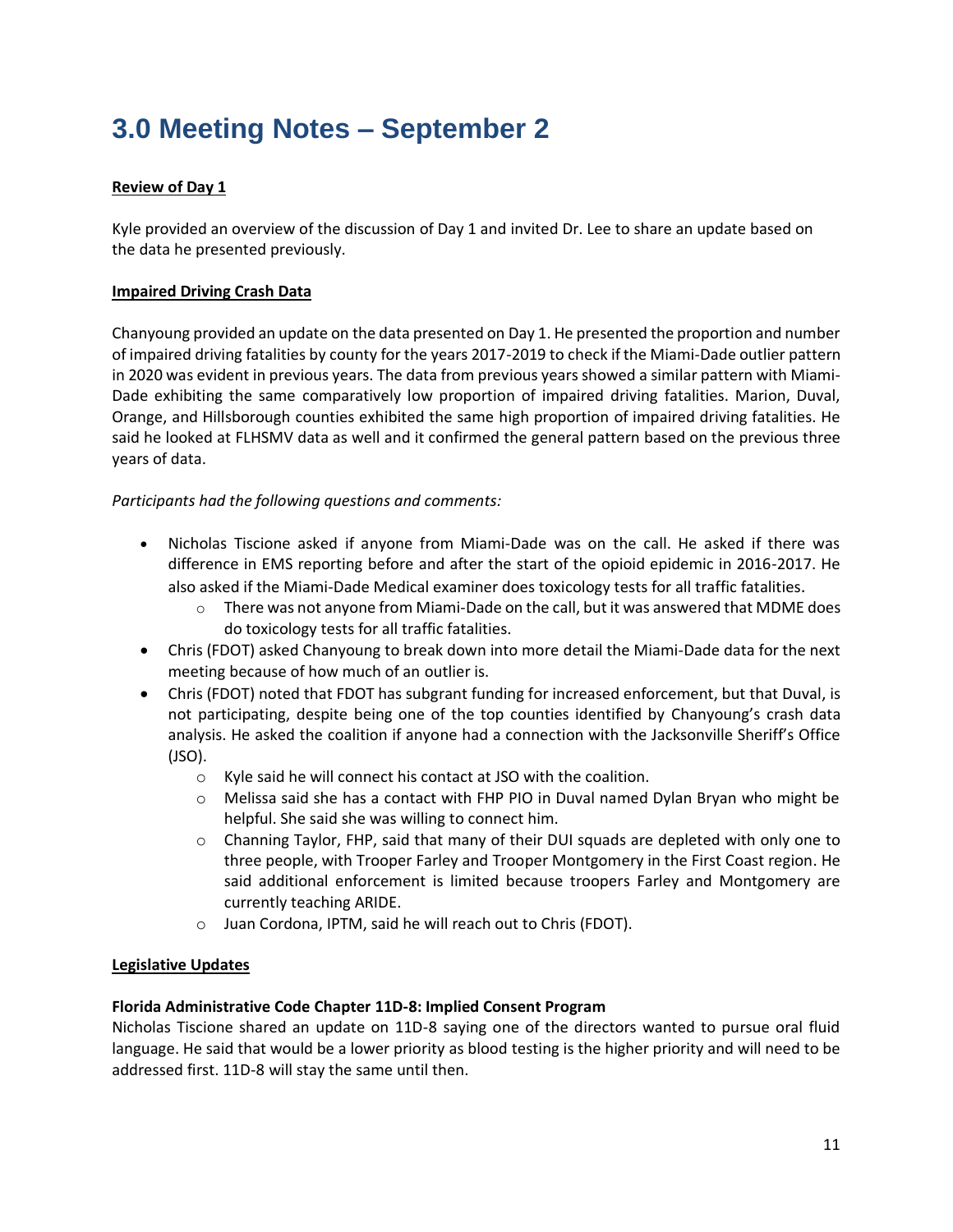## **Definition of the Offense of DUI Model Language**

Nicholas said that a bill is being submitted that will clearly define "impairing substance" from 316.194. He noted that Florida is one of five states that does not have a drug use component in its impaired driving law.

## *Participants had the following questions and comments:*

- Vincent Petty, Traffic Safety Resource Prosecutor Program, recommended including "other."
	- $\circ$  Nicholas said it would be ideal to remove everything but "impairing substance." He noted, however, such an approach is not helpful in that adding a small clause is easier than removing a larger section. He concluded that matching other states is the best solution moving forward.

## **Implied Consent Cards Group Discussion**

## *Breath Testing-*

Vincent Petty reported from Oct 1st of this year, the new statute will go into effect and allow us to use the updated implied consent cards. They updated the language (both English and Spanish) of the consent forms so that Law Enforcement officers can charge a DUI offender on refusal to take a test even if they have been previously fined (previously it only allowed to charge 18 months of license suspension if offenders driving privilege was suspended but didn't include a clause that allowed a refusal charge for an offender with a previous fine). He said the cards and forms were updated for consistency. They will go into effect starting October 1, 2021. He said if the language is approved, he will get all the info out to State Materials Office (SMO) to get the cards printed.

• Richie Frederick, FLHSMV, said FLHSMV posted information in the DAVID Announcements board showing how to see the new correspondence code that reflects a prior penalty under 327.35215.

## *Urine Testing*-

Vincent said the urine testing consent card is using the same previously defined language.

## *Blood Testing-*

In Blood it was just one clause that needed to be added, while in Urine and breath two clauses were added. In the Blood Testing, consent form both drug and alcohol references were added.

- Chris (FDOT) said we need to verify the Spanish translation to ensure completeness.
- Are Troopers using what was provided by the FHP?
- Once finalized the new printed forms and cards by FDOT will be sent out to the LE agencies. FHP has their own cards that they use. It varies greatly with what the states ask them to use.
	- o Channing Taylor We still run into older cards, and we expect the new cards will solve any isolated issues. He said he has 35 recruits that will get the new cards.
- Chris(FDOT) asked Channing to loop them with the right people to partner with before the release the cards for consistency and completeness.
	- $\circ$  Channing Taylor said Tom Moffett is part of the administrative review. He said he will speak Rich Coln, Chief Counsel at Florida Highway Patrol.
- The BUI statue is now referencing the DUI statues.